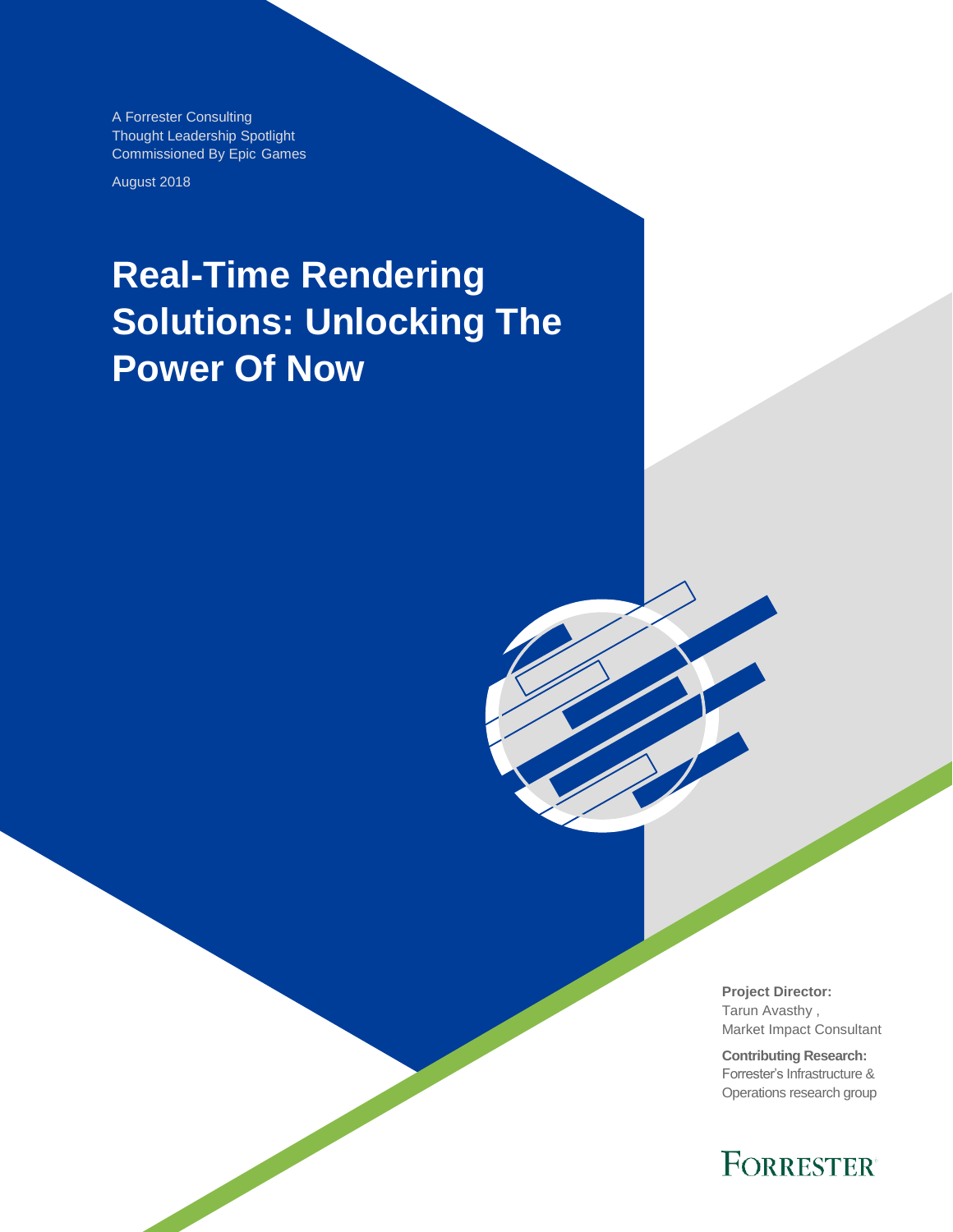

81% of firms are likely to adopt realtime rendering engines.



## **Introduction**

Technology has enabled brands to have more exposure, creativity, and impact in the way ideas are portrayed and conceptualized. The manufacturing, architecture, and media and entertainment industries are now adopting real-time rendering solutions, traditionally used for gaming. But why? Real-time rendering solutions enable employees to make faster iterations and changes to designs compared to traditional offline rendering methods.

In February 2018, Epic Games commissioned Forrester Consulting to evaluate industry perceptions and insight of real-time engine technology across media and entertainment, manufacturing, and architecture spaces. Forrester conducted an online survey with 168 respondents in the US and the UK with decision-making responsibility for or knowledge about real-time engine technology within their organizations.

#### **KEY FINDINGS**

- › **Adoption of real-time rendering solutions is expected to increase.** Eighty-one percent of firms are likely to adopt realtime rendering engines over the next 12 months, and 59% are planning to adopt real-time rendering engines into production within the year.
- › **Real-time rendering engines boost employee productivity.**  Ninety percent of firms surveyed said that driving productivity through real-time rendering will improve their bottom line.
- › **Iterations and revision processes are sped up.** Eighty-two percent of firms said real-time rendering engines speed up processes. Similarly, 82% said it drives a faster iteration and revision process.
- › **Employees save almost a quarter of time compared to traditional processes.** Eighty-three percent of firms are saving at least 25% of time compared to previous processes.
- › **Developing and reusing assets saves time and ensures consistency.** Sixty-seven percent said real-time engines create reusable assets and brand consistency.

## **FORRESTER**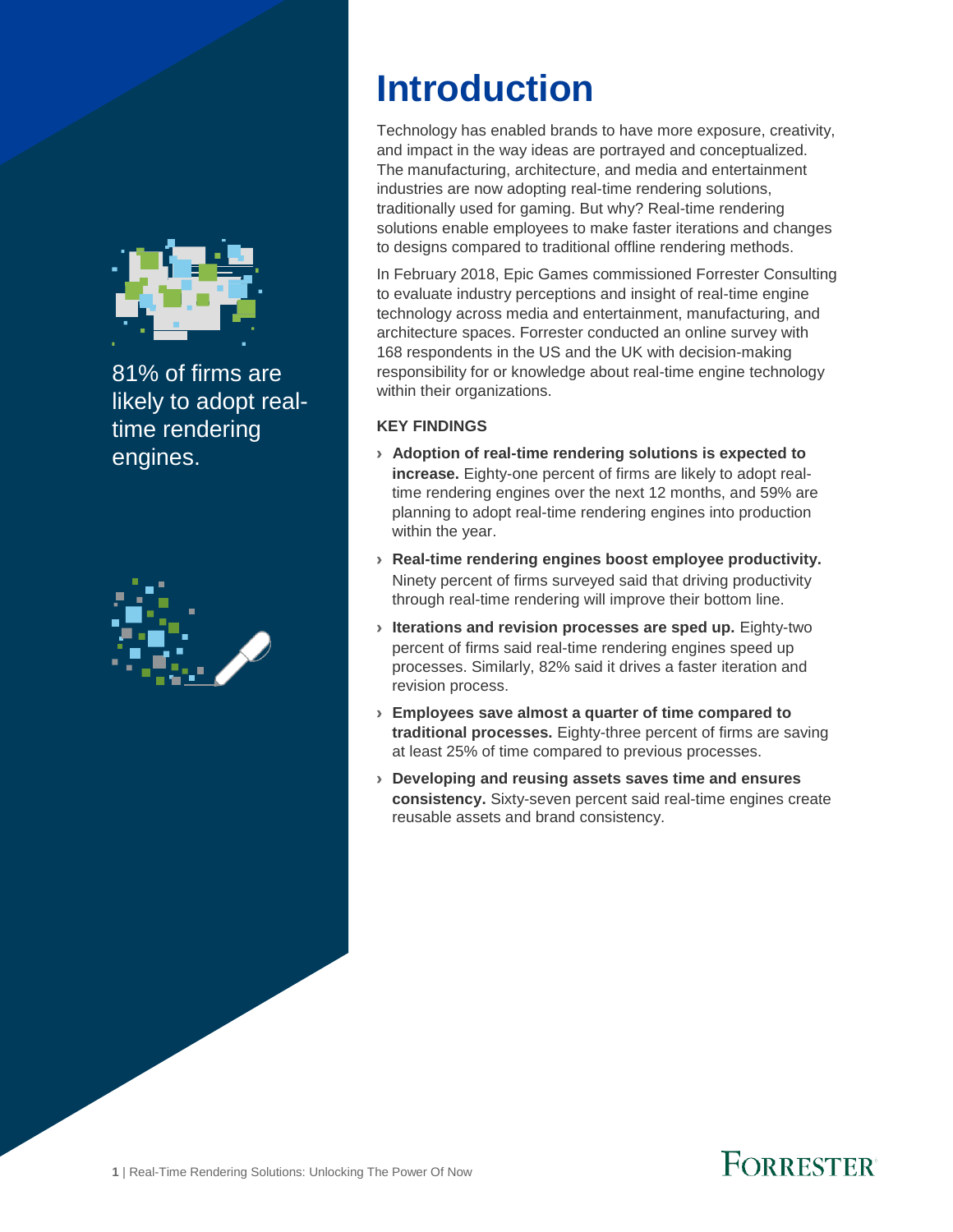### Real-Time Rendering Solutions Underpin Flexibility

The pace of change continues to accelerate. The last 10 years have seen significant innovation in interactive graphics software — specifically in the gaming industry. Video games are a visual medium, and their graphics have come a long way: Pixelated figures have evolved into more life-like designs. The ongoing demands to increase productivity and cut costs have further accelerated these advancements. In organizations with design, engineering, video editing, and other creators, these computing advances ensure faster design processes and concept iterations.

Real-time rendering solutions have emerged as the solution to overcome the complexity, sophistication, and demand of enterprise workloads. In fact, 81%of survey respondents said they're very likely or likely to adopt real-time rendering engines into production over the next 12 months (see Figure 1).

But what is real-time rendering?

#### Real-time rendering allows users to manipulate cinematic, 3D, augmented reality, or virtual reality imagery quickly so that a user can interact, move, or manipulate it in relation to a set environment.

Today's designers and visualization specialists are moving away from slower, iterative, traditional offline methods of rendering in favor of adopting real-time workflows. This sentiment is reflected by our survey respondents. When we asked about the key drivers in adopting real-time rendering solutions, the responses pointed to generic and industryspecific drivers (see Figure 2):

- › **Visualizing, overcoming complexity, and reducing time were top needs.** Seventy percent of survey respondents identified the need to visualize results from big data and artificial intelligence (AI) applications. Also, the growth and complexity of computing workloads mean more computing power is needed to get their jobs done (69%). And, due to the hypercompetitive market, the need to reduce the time taken to create high-fidelity rendering images/animations is greater than ever before (65%). Ultimately, these solutions help workers save time, enable them to experiment more often, and allow them to make changes to their work when and where it suits them.
	- **• Manufacturing.** Fast-paced and rapid iterations ensure that manufacturers can assemble machinery from disparate visualization parts (70%). They can also share complex designs (64%) allowing for faster, more effective decision making that can significantly speed up the design and review process.
	- **• Media and entertainment.** Using real-time rendering solutions is a natural step for the media and entertainment industry. Being able to previsualize shots more effectively (65%) or integrating special effects (58%) in real-time not only enables the creative juices of designers and editors but also encourages creative experimentation.

81% of survey respondents said they're very likely or likely to adopt real-time rendering engines into production.

#### **Figure 1**

**"How likely are you to adopt real-time rendering engines into production?"**



Base: 168 real-time engine technology real-time engine technology influencers, users, and decision makers Source: A commissioned study conducted by Forrester Consulting on behalf of Epic Games, July 2018

Manufacturers said that the ability to reduce the need for physical prototypes or mockups is a key driver for adopting real-time technology.

81% of media respondents said offline rendering solutions are a barrier to exploring creative choices.

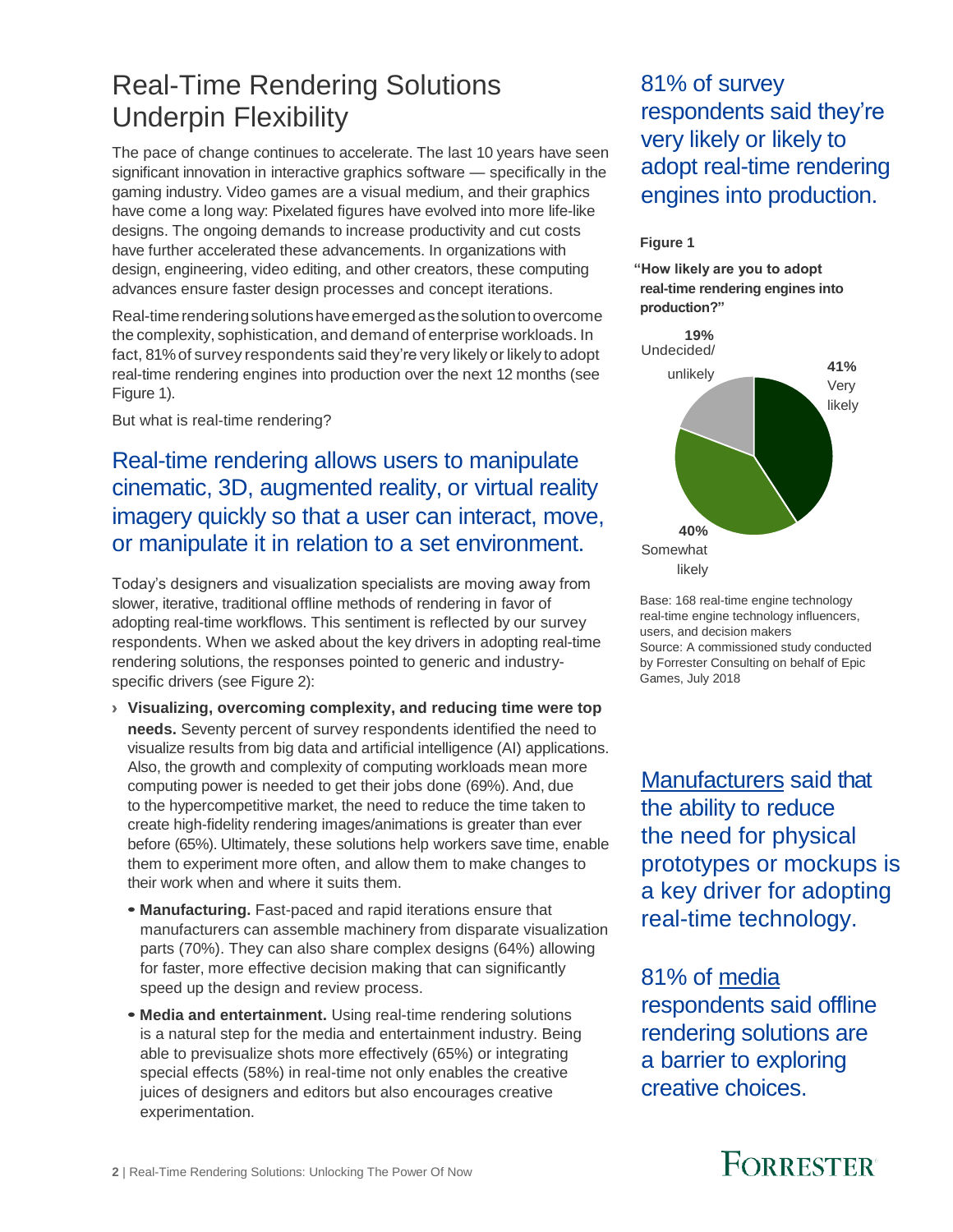#### **Figure 2**

**"Which of the following business imperatives would drive your organization to adopt real-time rendering solutions?"** (Showing "Very strong" and "Strong" driver combined)

**70%** The need to visualize results from big data, analytics, and artificial intelligence applications

**69%** Growth in complexity of enterprise computing workloads

**65%** A need to reduce the time taken to create high-fidelity rendered images and/or animations

**63%** Employee feedback that current tools were outdated

**62%** Increased career satisfaction and interest

| <b>MANUFACTURING</b>                                        |
|-------------------------------------------------------------|
| 70% Assembling machinery from disparate visualization parts |
| 64% Sharing complex designs with stakeholders and customers |
| <b>MEDIA AND ENTERTAINMENT</b>                              |
| 65% Previsualizing shots more effectively                   |
| 58% Integrating special effects into movies                 |
| <b>ARCHITECTURE</b>                                         |
| 64% Editing designs with customers in real time             |
| 57% Visualizing designs without the need for maquettes      |

Base: 168 real-time engine technology real-time engine technology influencers, users, and decision makers Source: A commissioned study conducted by Forrester Consulting on behalf of Epic Games, July 2018

- **• Architecture.** Previewing a design to a customer is one thing, but responding to live feedback and having the ability to adapt in the moment and create interactive, customizable experiences is an incredibly powerful concept. Sixty-four percent of architects agree with this notion.
- › **Outdated tools hinder creativity.** Employees are increasingly becoming more expressive and crave more career satisfaction and interest (62%). Real-time rendering solutions enable employees to drive better creative processes. In other words, the more interactive the creative processes are, the more "what-if" scenarios can be explored.
- › **In the age of the customer, direct experience increasingly matters.** Customers and stakeholders value an interactive experience of a design, where they can easily explore different views and make simple changes; 82% of respondents agree that this is the case. Another 71% agree that customers and stakeholders expect to be shown highly realistic imagery. Whether it's an architect working on a design in real time with a client or a manufacturing salesperson visualizing machinery, the direct experience of immersive visualizations is becoming key to business success.

83% of architecture respondents said they're able to reduce the need for physical prototypes or mockups — a key driver to adopting real-time technology.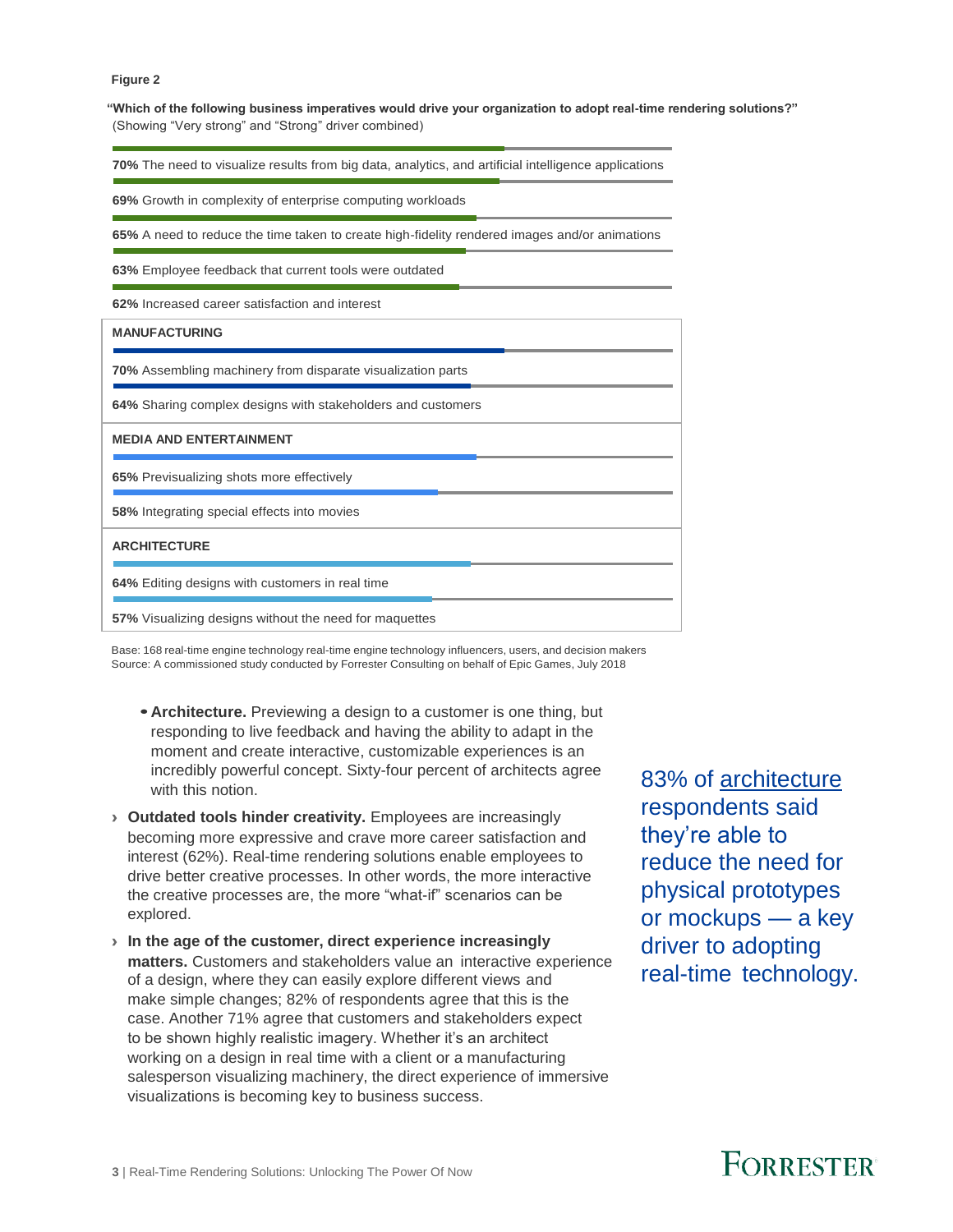### Perception Versus Reality: What Hinders Adoption?

As real-time rendering solutions undergo a transformational shift and the need for more interactive experiences emerges, the competitive landscape is changing.

However, not all organizations have jumped on the real-time rendering technology bandwagon yet. When asked about the challenges in adopting real-time rendering technologies, survey respondents indicated several perceived barriers that hold some organizations back:

- › **Unsupported beliefs around cost drives organizations away.** Forty-two percent of survey respondents identified software costs as the main challenge inhibiting real-time rendering engine adoption. However, the actual barrier for entry is much lower with some real-time rendering firms offering "lite" versions or a monthly subscription that can overcome this challenge. Additionally, 27% perceive the cost of implementation as being high, and a further 27% lack a clear understanding of the ROI.
- › **Lack of skills and expertise hinder real-time rendering adoption.** Organizations wishing to employ the latest real-time rendering tools must either train or hire talent conversant with the technology, with 3D rendering in general, and with using the outputs to drive business results. It's no surprise, then, that another inhibitor is the lack of knowledgeable staff (30%) in using the technology. In fact, 27% identified the inexperience of staff using such tools. The steep learning curve of the solution represents the lack of skills and expertise firms currently have. Successful organizations are largely driven by the right people, the right organizational structure, and a wide range of training resources to support organizations in launching or expanding the solution.
- › **Educating the organization on what they can and cannot do.** Real-time rendering is intertwined with the digital age, and although real-time engines have been used for gaming (22%), the use cases are much more widespread. Organizations must discover what is possible with real-time rendering tools. In fact, 59% of survey respondents are likely to adopt real-time rendering solutions into production in the next year to overcome traditional means of creating, designing, and visualizing.





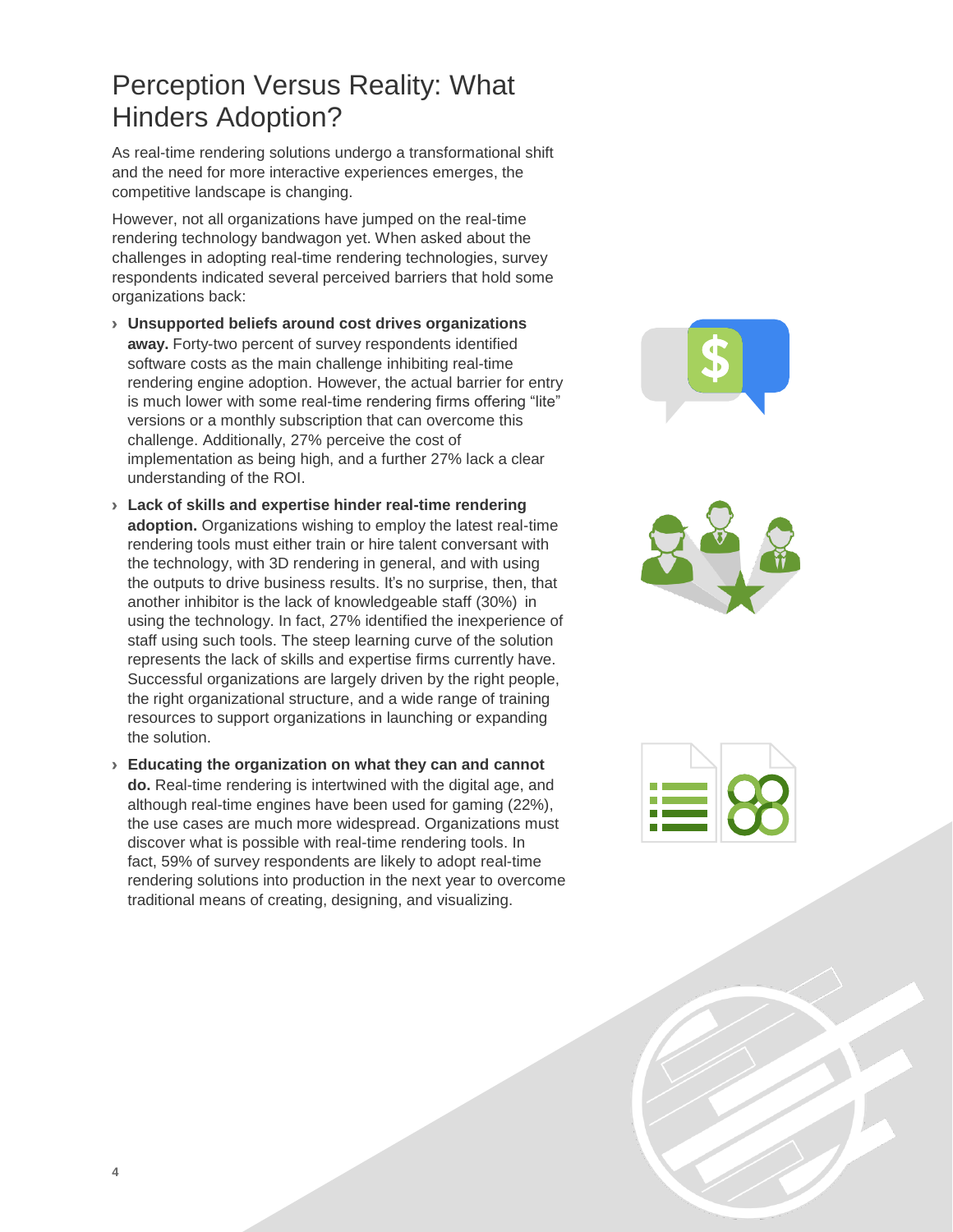### The Opportunity And Benefits Of Real-Time Rendering

Fortunately, organizations recognize the performance improvements they get from using real-time rendering solutions. Designing, rendering, animating, and editing visualizations all benefit from realtime rendering solutions. Our survey found (see Figure 3):

- › **Real-time rendering solutions are all about increasing productivity.** Eight out of 10 firms strongly agree or agree that driving productivity through real-time rendering will improve their bottom line. Faster iteration speeds, greater design flexibility, and better visualization can impress clients, accelerate time-tomarket, and create more opportunity for employees to be satisfied with their work. In fact, 76% said the time it takes to render offline solutions is a barrier to exploring creative choices. With real-time rendering, employees can create a graphical asset once and reuse it anywhere, anytime — enabling employees to focus time on creative elements, quality, and other outcomes (81%, see Figure 4).
- › **Visualizing design elements is important.** Survey respondents agree that not only does real-time rendering increase productivity, it also improves the visualization elements, thus reducing design errors before structures are built (84%) and being critical to designing new structures (78%). If changes were made using offline rendering techniques, that would result in spending minutes, hours, and even days for redesigning/rendering a new iteration to accommodate changes. Leveraging real-time techniques enables designers and artists to make tweaks and adjust their designs in real time.
- › **Benefits of real-time rendering technology is vast.** Shifting to real-time engines unlocks the possibility of experiencing a product or design long before it's ever executed, speeding up processes (82%). Also, the flexibility of these processes enables employees to drive faster iterations (82%). In fact, when we asked our survey respondents how much time they were saving compared to previous processes with real-time rendering technology, 83% said they're saving at least 25% of their time.



Eight out of 10 firms strongly agree or agree that driving productivity through real-time rendering technology will improve their bottom line.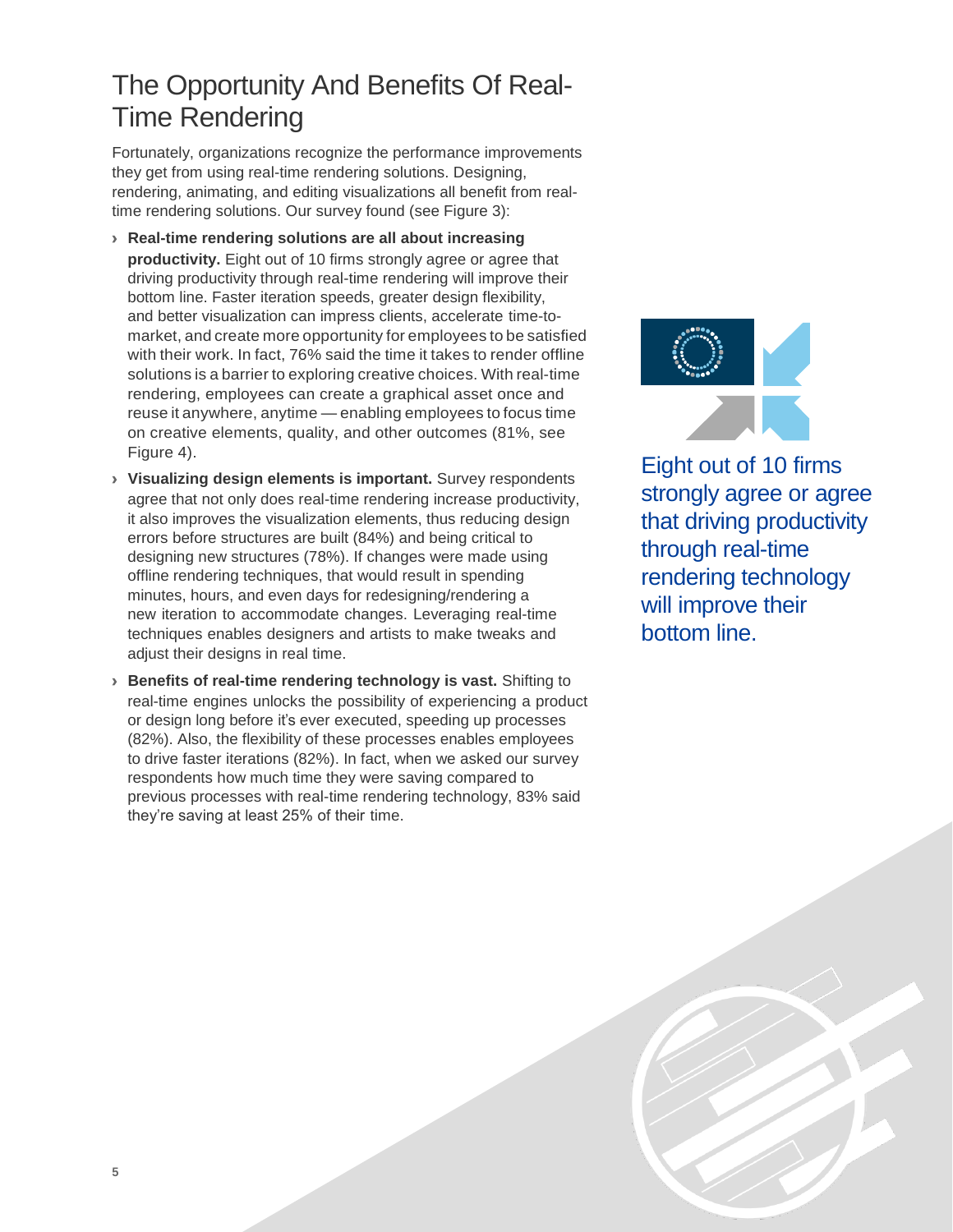#### **Figure 3**

**"How much do you agree or disagree with the following statements?"** (Showing "Strongly agree" and "Agree" only)



Base: 168 real-time engine technology influencers, users, and decision makers Source: A commissioned study conducted by Forrester Consulting on behalf of Epic Games, July 2018

#### **Figure 4**

**"How much do you agree with the following statements?"** (Real-time rendering technology . . .)



Base: 168 real-time engine technology influencers, users, and decision makers Source: A commissioned study conducted by Forrester Consulting on behalf of Epic Games, July 2018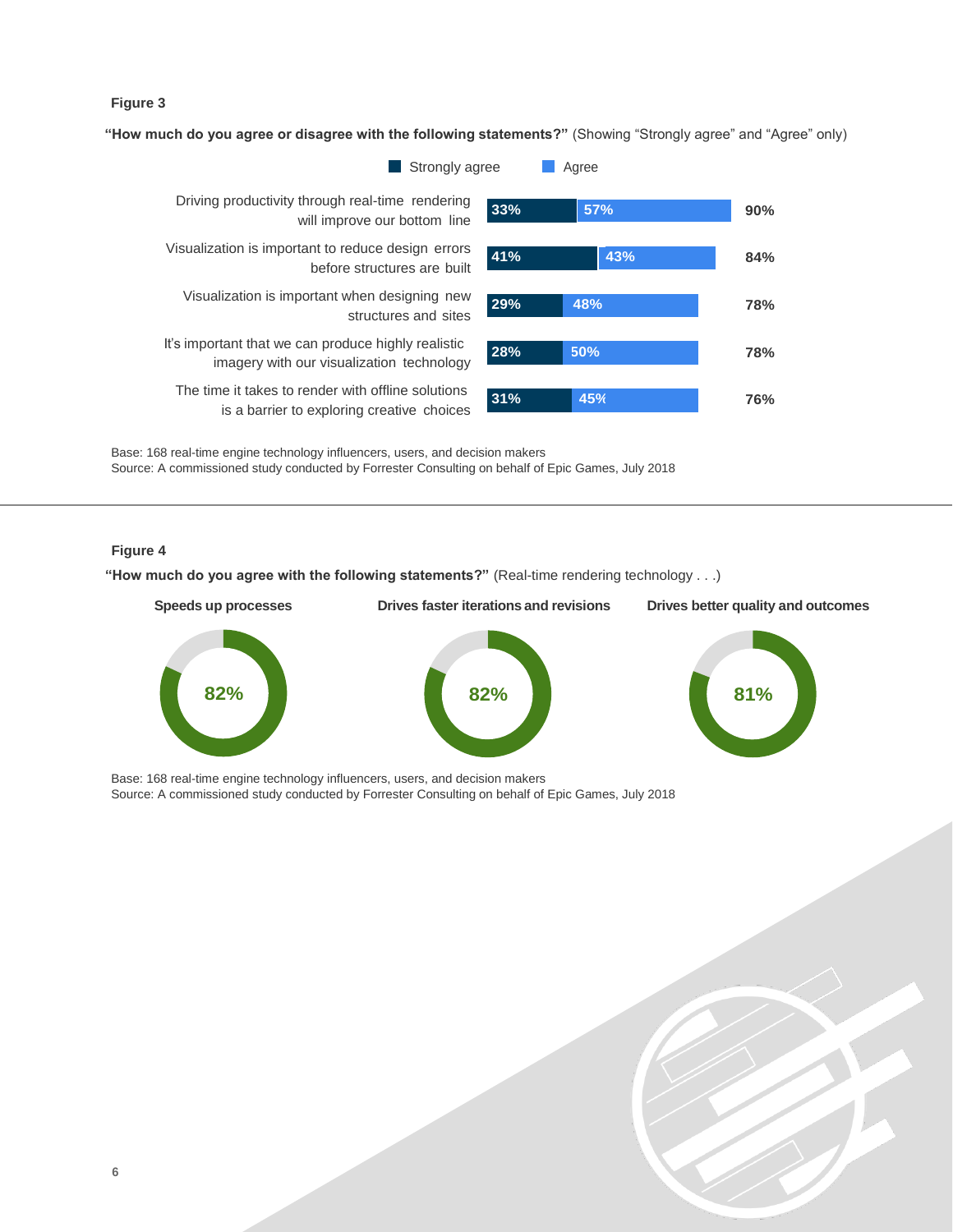## **Key Recommendations**

Customers and employees both expect more from companies today: Increasingly, immersive digital experiences are vital to helping visualize, understand, sell, and service products and experiences. In the media and entertainment, manufacturing, and architecture verticals, real-time rendering technology will drive higher quality, faster time-to-completion, greater creativity, and, ultimately, more satisfied customers and employees across a wide array of products and business processes.

Forrester's in-depth survey of 168 respondents in the US and the UK with key decision-making responsibility for or knowledge about real-time engine technology within their organizations yielded several important recommendations:



**Evaluate customer and employee journeys.** To maximize the value of real-time rendering engines, undertake two evaluative processes. First, study the customer journey of your prospects and customers to identify what will benefit them from immersive digital experiences. Whether it's an architectural buyer gaining real-time insight into design changes or manufacturing customers realigning an order, establish the customer value. Second, study the employee journey. Whether it's giving cinematographers the ability to previsualize a shot or engineers collaborating on a design, immersive digital experiences can turbocharge employee effectiveness.



**Audit current skills and roles.** Maximizing the value of real-time rendering technologies requires having the right mix of skills and jobs in your organization. Ensure that you have training programs in place to onboard current employees to the real-time rendering benefits. And hire net-new employees, when needed, to make certain you have the right mix of developers, 3D visualization experts, and other roles in-house.



**Follow your peers on features.** Prospective real-time rendering engine buyers seek numerous features: Ease of use, quality of renderings, price, developer tools and training, and industry-specific features are all high priorities when choosing a solution. Expect all of these and more, using trials and testing to prove out capabilities in your own environment.



**Measure results and expand deployment.** Once you have successfully deployed real-time rendering for a scenario, measure results carefully. Have you achieved faster time-to-market with products? Have production cycles shrunk? Are you driving higher customer and employee satisfaction? Next, investigate other use cases that might benefit from expanding deployment of real-time rendering. Moving from employeeonly to customer-facing experiences, collaborating across geographies, or repurposing content assets can help you drive even more value from real-time rendering technology.

## **FORRESTER**

**7** | Real-Time Rendering Solutions: Unlocking The Power Of Now